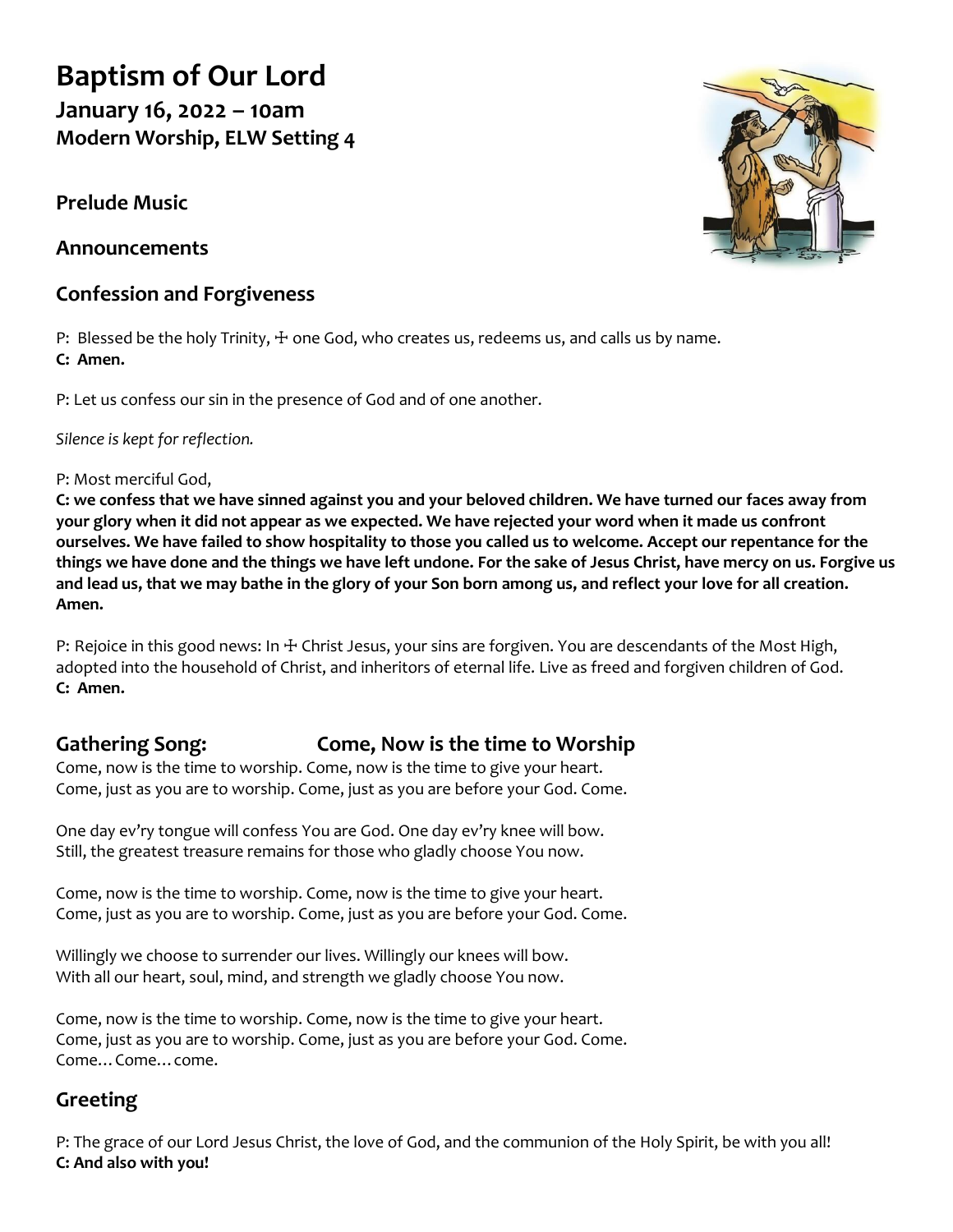# **Kyrie**

A: In peace, let us pray to the Lord. **C: Lord, have mercy.**

A: For the peace from above, and for our salvation, let us pray to the Lord. **C: Lord, have mercy.**

A: For the peace of the whole world, for the well-being of the church of God, and for the unity of all, let us pray to the Lord. **C: Lord have mercy.**

A: For this holy house, and for all who offer here their worship and praise, let us pray to the Lord.

#### **C: Lord have mercy.**

A: Help, save, comfort, and defend us, gracious Lord. **C: Amen.**

# **Prayer of the Day**

A: Let us pray together,

**C: Almighty God, you anointed Jesus at his baptism with the Holy Spirit and revealed him as your beloved Son. Keep all who are born of water and the Spirit faithful in your service, that we may rejoice to be called children of God, through Jesus Christ, our Savior and Lord, who lives and reigns with you and the Holy Spirit, one God, now and forever. Amen.**

# **First Reading: Isaiah 43:1-7**

*Near the end of Israel's exile in Babylon, God promises to bring the people home. They need no longer be afraid, because the one who formed, created, and called them by name now redeems them from all their enemies. God declares them precious and honored, and God loves them.*

<sup>1</sup>But now thus says the Lord, he who created you, O Jacob, he who formed you, O Israel: Do not fear, for I have redeemed you; I have called you by name, you are mine. <sup>2</sup>When you pass through the waters, I will be with you; and through the rivers, they shall not overwhelm you; when you walk through fire you shall not be burned, and the flame shall not consume you. <sup>3</sup>For I am the Lord your God, the Holy One of Israel, your Savior. I give Egypt as your ransom, Ethiopia and Seba in exchange for you. <sup>4</sup>Because you are precious in my sight, and honored, and I love you, I give people in return for you, nations in exchange for your life. <sup>5</sup>Do not fear, for I am with you; I will bring your offspring from the east, nd from the west I will gather you; <sup>6</sup>I will say to the north, "Give them up," and to the south, "Do not withhold; bring my sons from far away and my daughters from the end of the earth—<sup>7</sup>everyone who is called by my name, whom I created for my glory, whom I formed and made."

L: The Word of the Lord **C: Thanks be to God**

# **Psalm: Psalm 29**

<sup>1</sup>Ascribe to the Lord, you gods, ascribe to the Lord glory and strength. **<sup>2</sup>Ascribe to the Lord the glory due God's name; worship the Lord in the beauty of holiness.**

<sup>3</sup>The voice of the Lord is upon the waters; the God of glory thunders; the Lord is upon the mighty waters. **<sup>4</sup>The voice of the Lord is a powerful voice; the voice of the Lord is a voice of splendor.**

<sup>5</sup>The voice of the Lord breaks the cedar trees; the Lord breaks the cedars of Lebanon; **6 the Lord makes Lebanon skip like a calf, and Mount Hermon like a young wild ox.**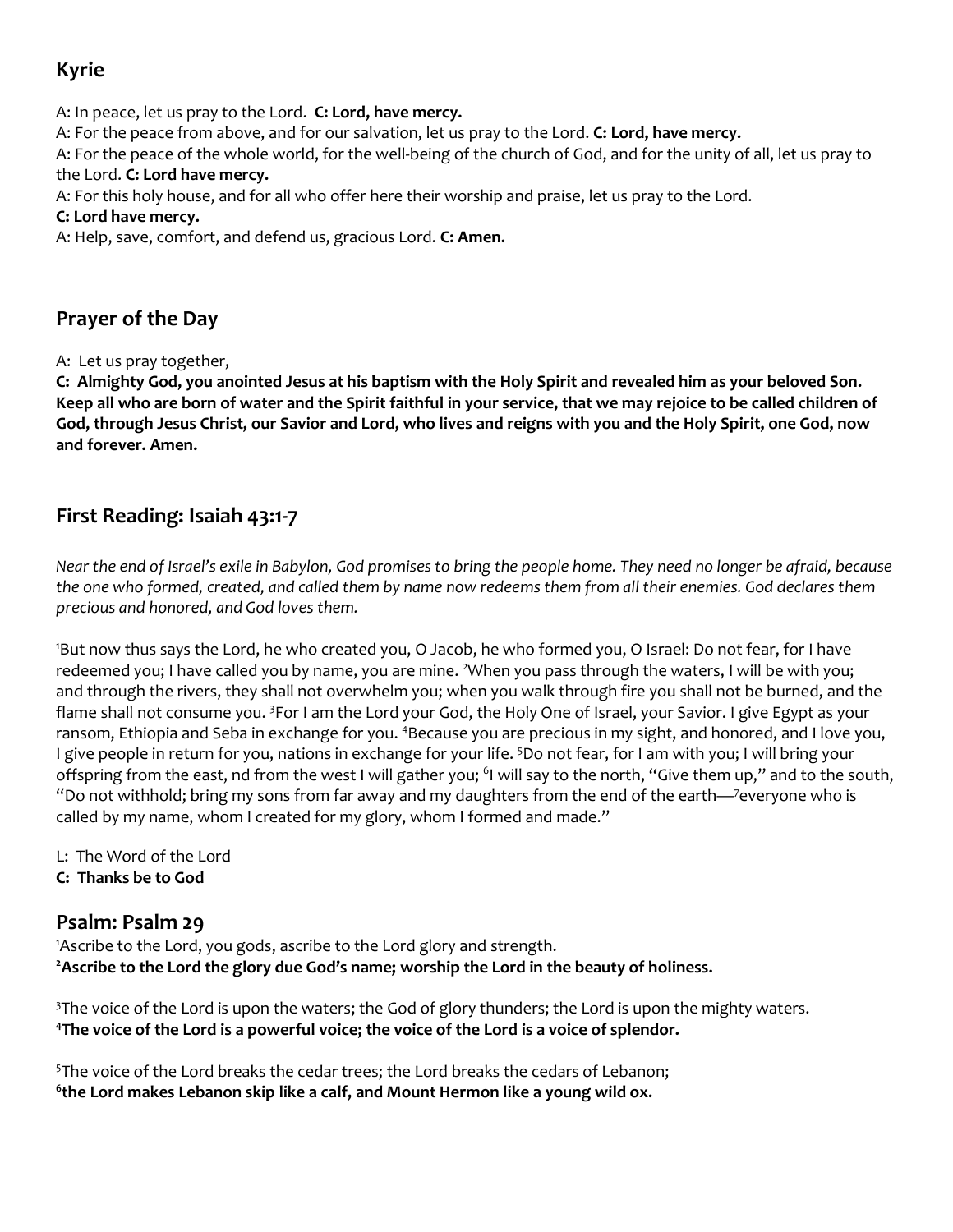<sup>7</sup>The voice of the Lord bursts forth in lightning flashes. **<sup>8</sup>The voice of the Lord shakes the wilderness; the Lord shakes the wilderness of Kadesh.**

<sup>9</sup>The voice of the Lord makes the oak trees writhe and strips the forests bare. And in the temple of the Lord all are crying, "Glory!"

### **<sup>10</sup>The Lord sits enthroned above the flood; the Lord sits enthroned as king forevermore.**

<sup>11</sup>O Lord, give strength to your people; give them, O Lord, the blessings of peace.

# **Gospel Acclamation: You Have Put On Christ WOV 694**

(*please see back page for music)*

You have put on Christ, in him you have been baptized. Alleluia! Allelulia!

# **Gospel: Luke 3:15-17, 21-22**

*The reading opens with questions about the identity of the Messiah. John the Baptist insists that he is not the Messiah; instead he points ahead to one who is coming. And whether the voice of God was heard by all or only by Jesus, God settles the matter: Jesus is God's beloved Son.*

P: A reading from… **C: Glory to You, O Lord.**

<sup>15</sup>As the people were filled with expectation, and all were questioning in their hearts concerning John, whether he might be the Messiah, <sup>16</sup>John answered all of them by saying, "I baptize you with water; but one who is more powerful than I is coming; I am not worthy to untie the thong of his sandals. He will baptize you with the Holy Spirit and fire. <sup>17</sup>His winnowing fork is in his hand, to clear his threshing floor and to gather the wheat into his granary; but the chaff he will burn with unquenchable fire." <sup>21</sup>Now when all the people were baptized, and when Jesus also had been baptized and was praying, the heaven was opened, <sup>22</sup>and the Holy Spirit descended upon him in bodily form like a dove. And a voice came from heaven, "You are my Son, the Beloved; with you I am well pleased."

P: The Gospel of the Lord. **C: Praise to you, O Christ.**

**Sermon** *Pastor Paul Busekist*

**Song of the Day: I've Just Come From the Fountain** *WOV 696 (please see back page for music)*

# **Confirmation of Hunter Antol – Affirmation of Baptism**

#### **Presentation:**

*Sponsors: I present Hunter, who desires to make public affirmation of his baptism.*

P: Let us pray. Merciful God, we thank you for this brother in Christ, whom you have made your own by the water and the Word in baptism. You have called him to yourself, enlightened him with the gifts of your Spirit, and nourished him in the community of faith. Uphold your servant in the gifts and promises of baptism, and unite the hearts of all whom you have brought to new birth. We ask this in the name of Christ. **C: Amen.**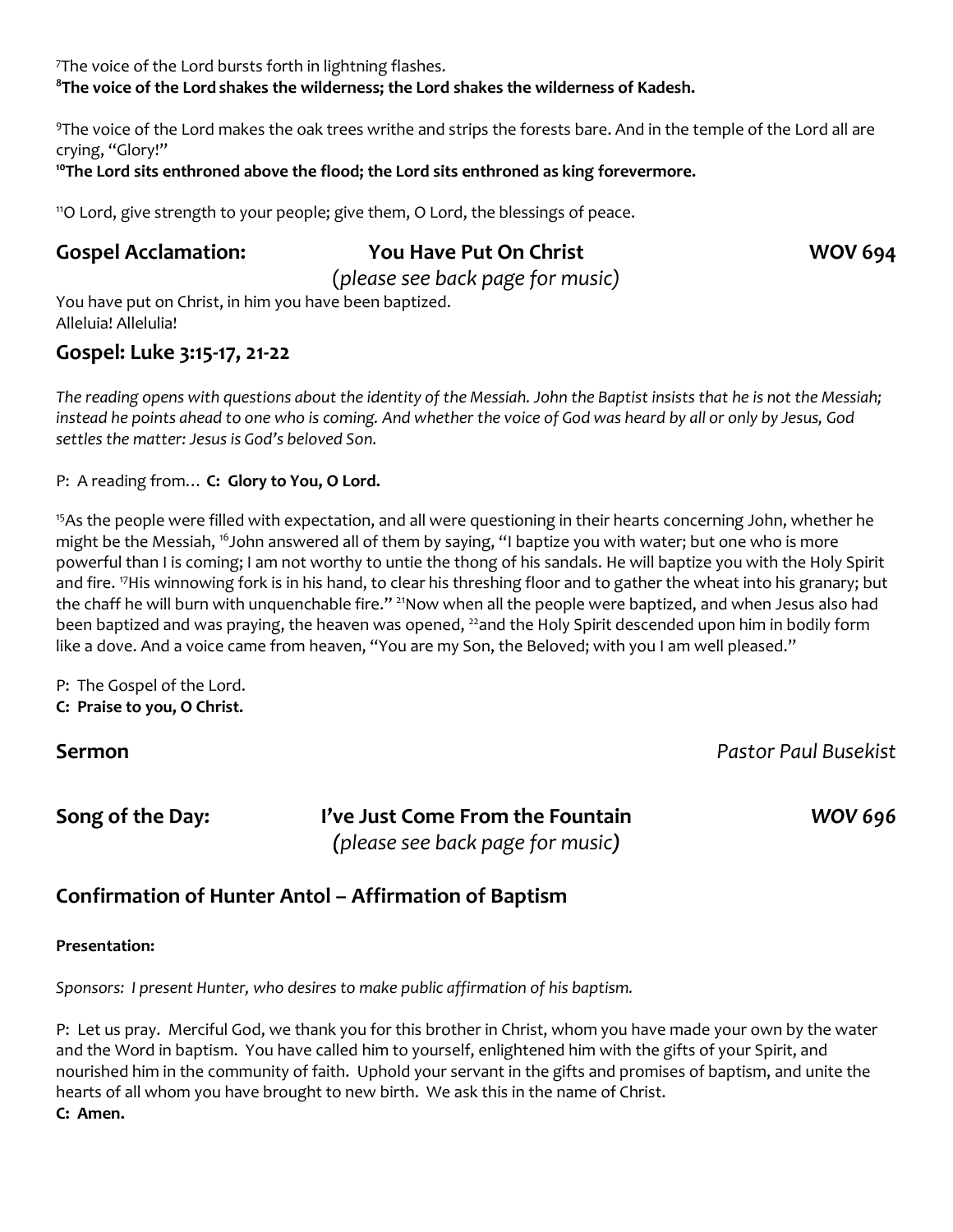#### **Profession of Faith:**

P: I ask you to profess your faith in Christ Jesus, reject sin, and confess the faith of the church.

*(The congregation answers, along with the confirmand)*

- P: Do you renounce the devil and all the forces that defy God?
- **C: I renounce them.**

P: Do you renounce the powers of this world that rebel against God?

#### **C: I renounce them.**

P: Do you renounce the ways of sin that draw you from God?

**C: I renounce them.**

P: Do you believe in God the Father?

**C: I believe in God the Father almighty, creator of heaven and earth.**

P: Do you believe in Jesus Christ, the Son of God?

**C: I believe in Jesus Christ, God's only Son, our Lord, who was conceived by the Holy Spirit, born of the virgin Mary, suffered under Pontius Pilate, was crucified, died, and was buried; he descended to the dead. On the third day he rose again; he ascended into heaven, he is seated at the right hand of the Father, and he will come to judge the living and the dead.**

P: Do you believe in God the Holy Spirit?

**C: I believe in the Holy Spirit, the holy catholic church, the communion of saints, the forgiveness of sins, the resurrection of the body, and the life everlasting. Amen.**

#### **Affirmation in the Presence of the Assembly:**

*(The minister addresses the confirmand)*

P: You have made public profession of your faith. Do you intend to continue in the covenant God made with you in holy baptism: to live among God's faithful people, to hear the word of God and share in the Lord's supper, to proclaim the good news of God in Christ through word and deed, to serve all people, following the example of Jesus, and to strive for justice and peace in all the earth?

*Confirmand responds: I do, and I ask God to help and guide me.*

*(The minister addresses the congregation)*

P: People of God, do you promise to support this brother in Christ and pray for him in his life in Christ? **C: We do, and we ask God to help and guide us.**

### *(The minister again addresses the confirmand, who kneels at this time)*

P: Let us pray. We give you thanks, O God, that through water and the Holy Spirit you give us new birth, cleanse us from sin and raise us to eternal life. Stir up in Hunter the gift of your Holy Spirit: the spirit of wisdom and understanding, the spirit of counsel and might, the spirit of knowledge and the fear of the Lord, the spirit of joy in your presence, both now and forever.

#### **ALL: Amen.**

*(The confirmand stands and faces the congregation)*

P: Let us rejoice with this brother in Christ.

**C: We rejoice with you in the life of baptism. Together we will give thanks and praise to God and proclaim the good news to all the world.**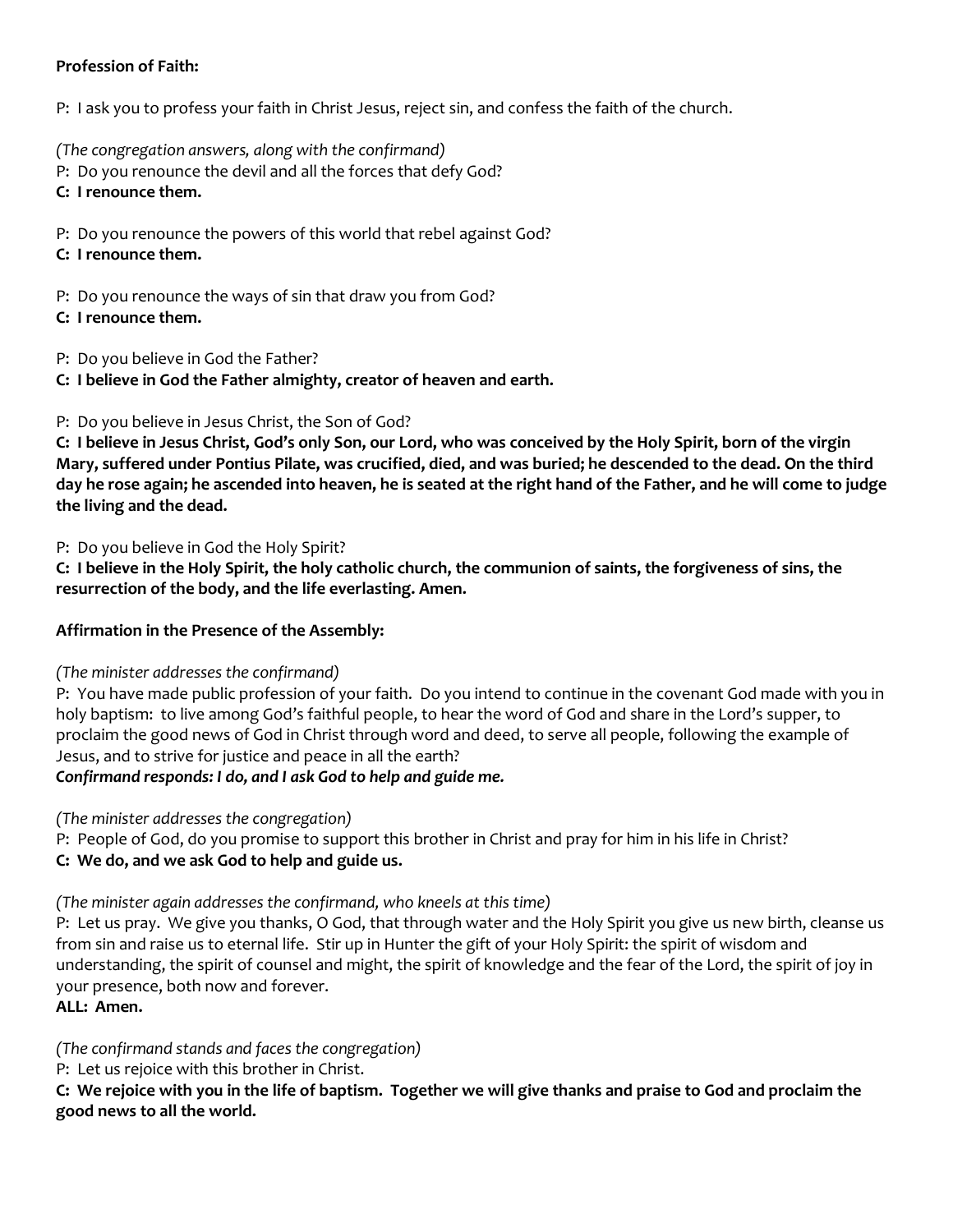# **Prayers of the Church / Sign of the Peace**

**Offering** *(encouraged for before or after service, using vase only and not ushers)*

# **Offering Prayer**

### A: Let us pray.

**C: Blessed are you, O God, Sovereign of the universe. You offer us new beginnings and guide us on our journey. Lead us to your table, nourish us with this heavenly food, and prepare us to carry your love to a hungry world, in the name of Christ our light. Amen.**

## **Words of Institution**

# **Lord's Prayer**

**Our Father, who art in heaven, hallowed be thy name, thy kingdom come, thy will be done, on earth as it is in heaven. Give us this day our daily bread; and forgive us our trespasses, as we forgive those who trespass against us; and lead us not into temptation, but deliver us from evil. For thine is the kingdom, and the power, and the glory, forever and ever. Amen.**

# **Communion**

| <b>Communion Songs:</b> | <b>Christ, When for Us You Were Baptized</b> | <b>ELW 304</b> |
|-------------------------|----------------------------------------------|----------------|
|                         | <b>Miracles</b>                              | (words below)  |

The One who made the blind to see is moving here in front of me, moving here in front of me. The One who made the deaf to hear is silencing my every fear, silencing my every fear.

I believe in You. I believe in You. You're the God of miracles. I believe in You. I believe in You. You're the God of miracles.

The One who does impossible is reaching out to make me whole, reaching out to make me whole. The One who put death in its place, His life is flowing through my veins, His life is flowing through my veins! I believe in You. I believe in You. You're the God of miracles. I believe in You. I believe in You. You're the God of miracles.

The God who was and is to come, the power of the Risen One, the God who brings the dead to life: You're the God of miracles! You're the God of miracles!

I believe in You. I believe in You. You're the God of miracles. I believe in You. I believe in You. You're the God of miracles. I believe in You. I believe in You. You're the God of miracles.

# **Final Blessing**

P: God, who leads you in pathways of righteousness, who rejoices over you, and who calls you by name,  $\pm$  bless your going out and your coming in, today and forever. **C: Amen.**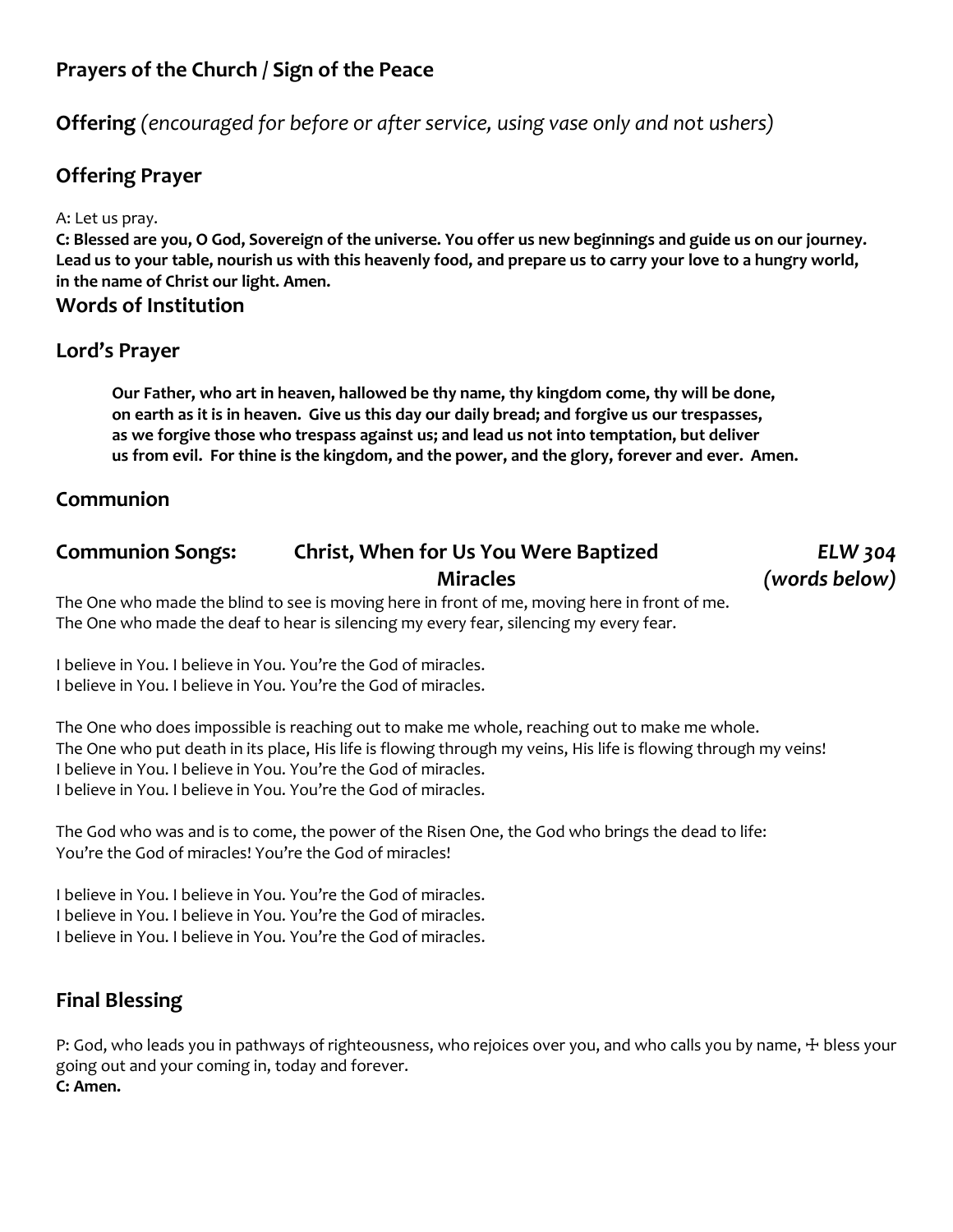# **Sending Song: The River** *(words below)*

I know a place where we can go, to lay the troubles down eating your soul. I know a place where mercy flows take the stains, make you whiter than snow.

Like a tide, it is rising up deep inside. A current that moves and makes ya come alive. Living water that brings the dead to life. Oh…oh.

We're goin' down to the river, down to the river, down to the river to pray. Let's get washed by the water, washed by the water, and rise up in amazing grace. Let's go down, down, down to the river. You. Will. Leave. Changed. Let's go down, down, down to the river. Never. The. Same.

I've seen it move in my own life, took me from dusty roads into Paradise.All of my dirt, all of my shame, drowned in the streams that have made me born again.

Like a tide, it is rising up deep inside. A current that moves and makes you come alive. Living water that brings the dead to life. Oh…oh.

We're goin' down to the river, down to the river, down to the river to pray. Let's get washed by the water, washed by the water, and rise up in amazing grace. Let's go down, down, down to the river. You. Will. Leave. Changed. Let's go down, down, down to the river. Never. The. Same.

(interlude) *soloist: Let's go down. choir: Oo, oo, oo. soloist: Let's go down. choir: Oo, oo, oo. soloist: Let's go down.*

We're goin' down to the river, down to the river, down to the river to pray. Let's get washed by the water, washed by the water, and rise up in amazing grace. Let's go down, down, down to the river. You. Will. Leave. Changed. Let's go down, down, down to the river. Never. The. Same.

(interlude) *soloist: Oh, down. choir: Oo, oo, oo. soloist: Gotta go, gotta go, gotta go down in amazing grace. choir: Let's go down, down, down to the river. soloist: Gotta go, gotta go, gotta go down in amazing grace.*

# **Dismissal**

A: Go with Christ into a weary world. Share the good news. **C: Thanks be to God.**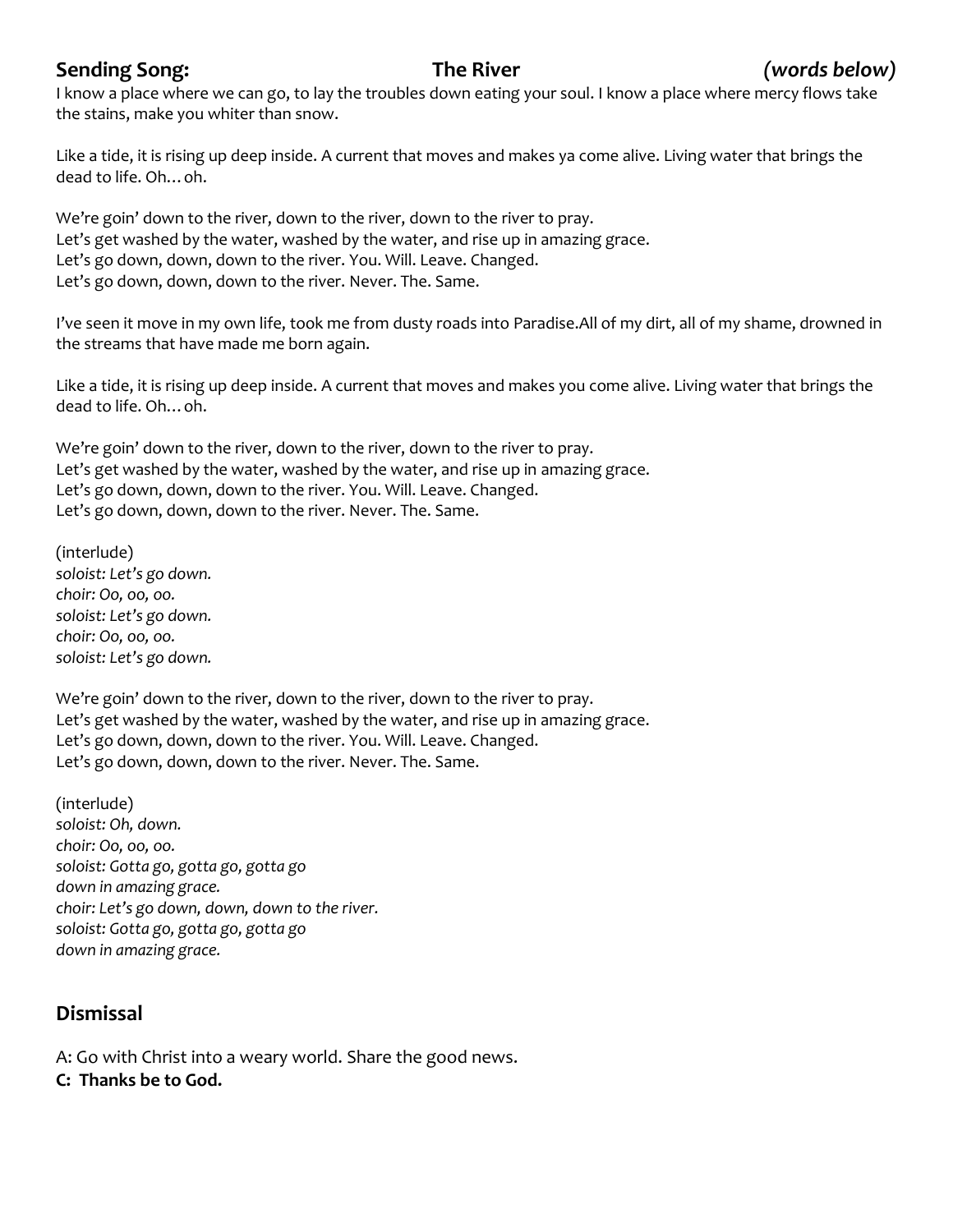

Text: Gal 3:27, International Commission on English in the Liturgy<br>Music: Howard Hughes, b. 1930<br>Text © 1969, music © 1977 ICEL

irregu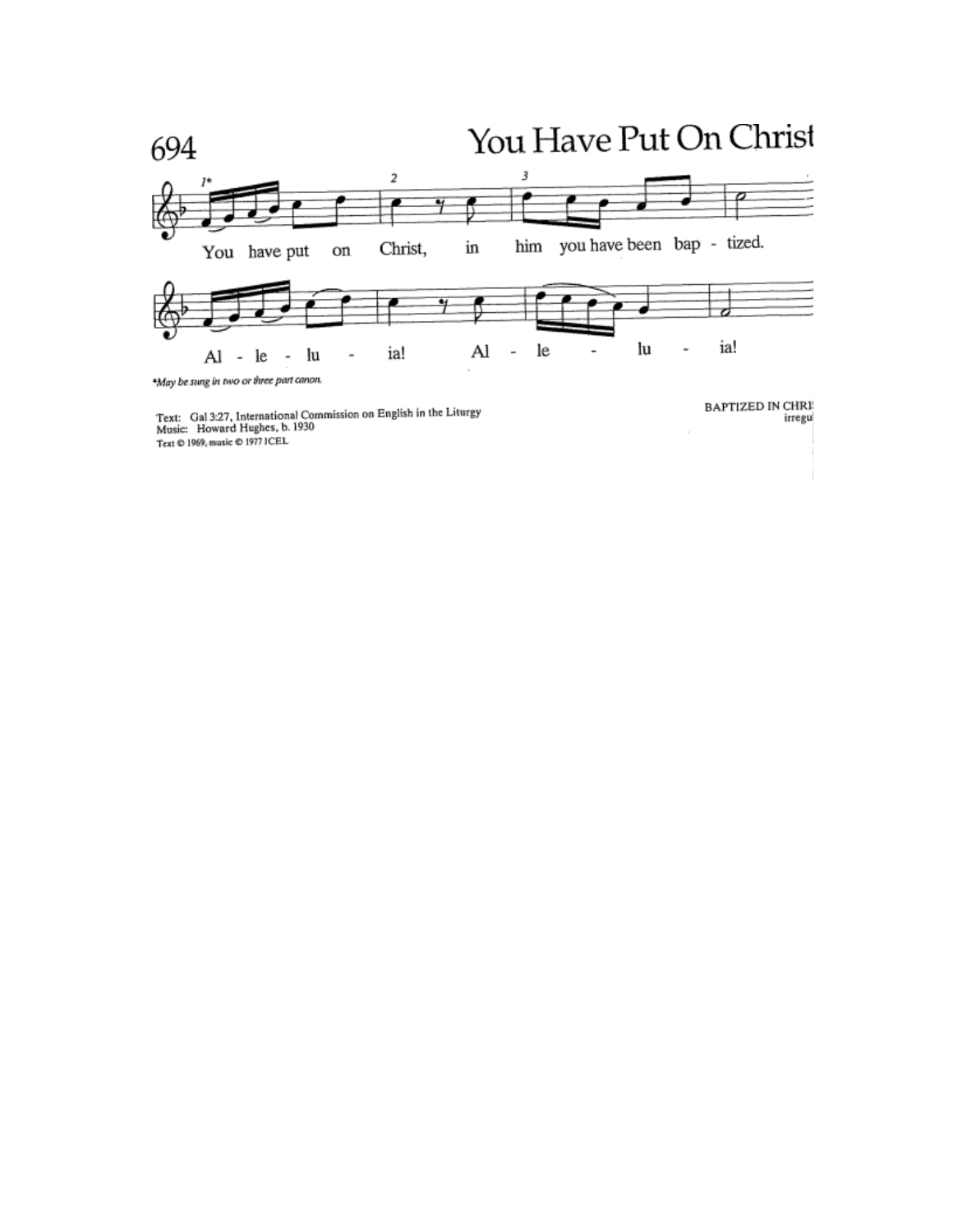**HOLY BAPTISM** 



Text: African American spiritual<br>Music: African American spiritual; arr. James Capers, b. 1948 Arr. @ 1995 Augsburg Fortress

HIS NAME SO SWEET 8874 and refrain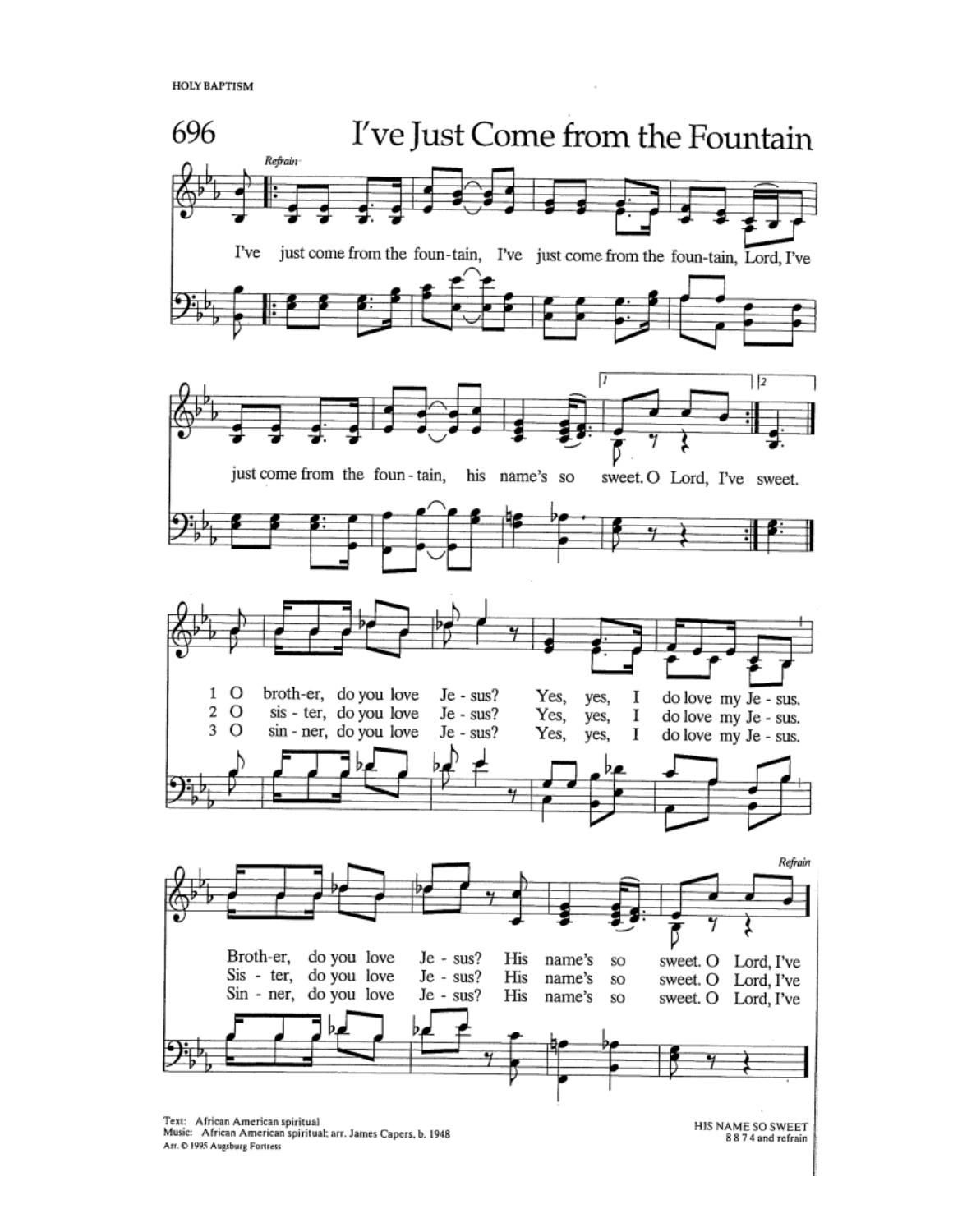

1050 Peninsula Drive Traverse City, MI 49686 (231) 947-9880 www.bethlehemtc.org

# January 16, 2022

# **HAPPY BIRTHDAY**

1/18-Kathleen Endline 1/19-Ron Dork

1/18-Debra Jean Knopf 1/19-Tracey Moyer

#### A COVID update from Council:

"For several months, Grand Traverse County has topped the 14-day average 17% Covid positivity threshold set up by Council for our current precautions. At the last Council Meeting, it was voted upon that if the positivity rate rises to 17.5% that Bethlehem will once again require mandatory masks regardless of vaccination status. This will ensure that we are doing our part to keep our parishioners and community safe.

Currently, Munson Healthcare has activated Pandemic Response Level Red for the first time in history (https://www.munsonhealthcare.org/services/community-health/covid19/pandemic-status), as they are seeing the most Covid cases since last year. At the time of Tuesday's Council vote, the rate was 15%, and the latest update, as of time of printing, GT County positivity rate is very close to our new threshold, so we ask that ALL worshippers wear masks. Stay safe, pray for all good things, and see you soon! -Your Bethlehem Church Council"

Please note that the new Building and Office Hours are: 9:00am - 2:30pm, Monday - Thursday.

Today's altar flowers are donated by: Barbara Oster in memory of her father, Richard Oster, on the 100<sup>th</sup> anniversary of his birth.

Today's Rose on the baptismal font is in: celebration of Beau Michael Farley, born 1/8/22; Parents: Brett and Kirstin Farley; Grandparents: Scott Farley and Kristen Rivard

The 2022 Giving envelopes are available in the Narthex. Please pick your box up at your earliest convenience.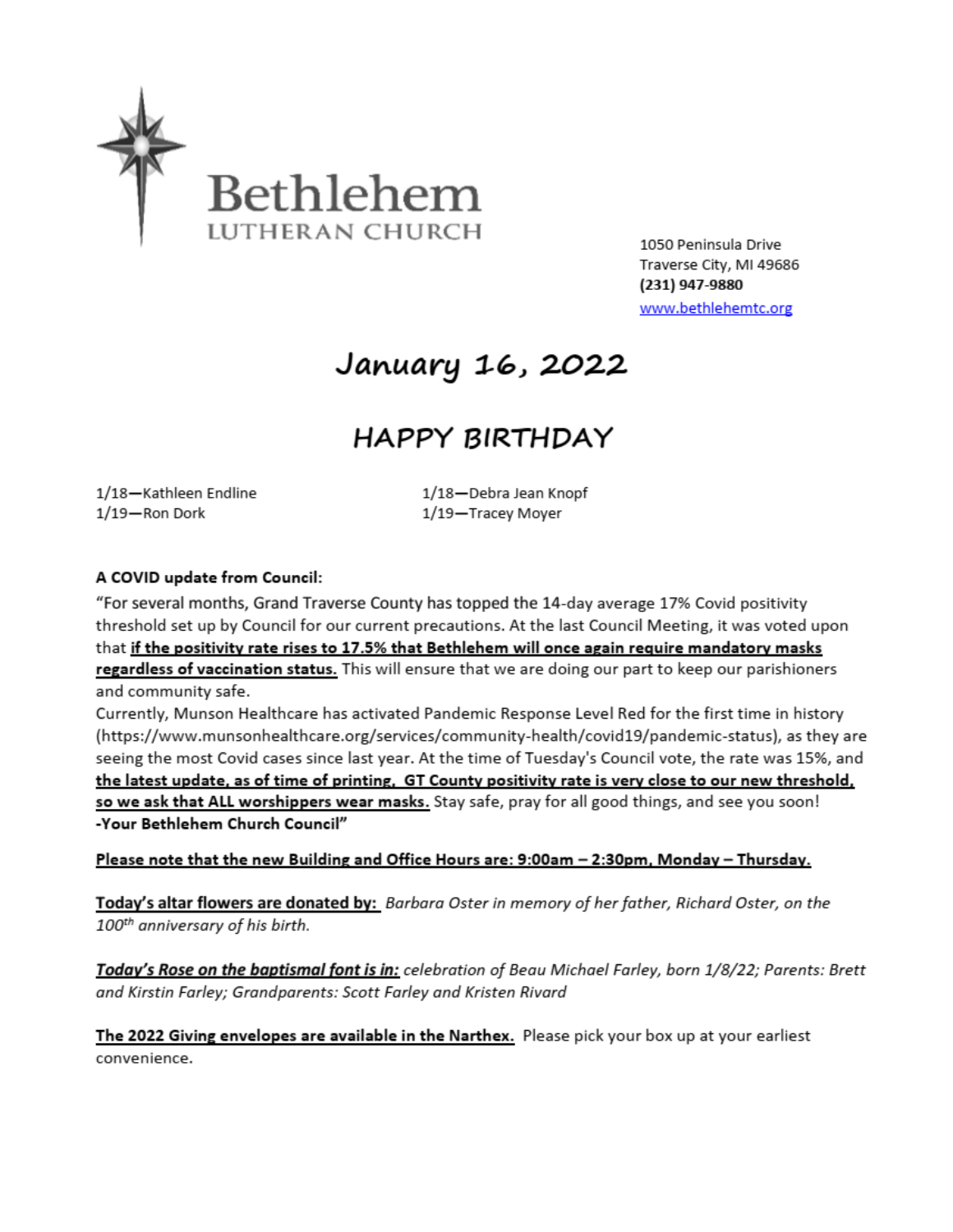COLLEGE/MILITARY PACKAGES: The Christian Education Committee once again wants to let our college students and military personnel know that they are in our thoughts and prayers. We are asking for the names and complete addresses of all college students and military personnel who are living away from home. Please contact Nancy Ammann with this information before January 30th. Phone 946-8433 email nmammann@gmail.com Thank you.

The January issue of the STAR is ready. Feel free to check online at www.bethlehemtc.org < About Us > "The Online Bethlehem Star" or type this URL to get these directly: http://www.bethlehemtc.org/the-bethlehem-starnewsletter.

Due to the current positivity rate in Traverse City, we will be cancelling the Pancake Breakfast that was originally scheduled on Sunday, January 23rd. While we are disappointed, we are excited to announce that the Ski Trip scheduled for Saturday, February 26<sup>th</sup>, 9:00am - 6:00pm, is still on! Details will be coming out soon but please reach out to Annie with any questions or concerns.

All Youth and youthful at heart at invited to the annual All Youth Sledding Party on Saturday, January 22nd 12:30PM - 2:30PM at Twin Lakes Park! Bring your sleds and we'll have a fun time! Cocoa will be provided. Please reach out to Annie for further information or if you have any questions.

Book Club News: The book has been decided for the January 25 book club meeting at 5:30 on ZOOM. It will be The Women of the Copper Company by Mary Doria Russell and the books are in the plastic bin outside of church. Be sure to sign your name on the sheet next to the number that matches the number on your book. This book tells the story of the mining industry in the upper peninsula especially near Calumet. If you are not already on the email list and would like to join the discussion please send your email to Cindy Monroe at cmonroe@chartermi.net.

Please consider signing up for Altar Flowers for a Sunday service. You may use the sign-up poster in the Narthex by signing on the date you request. Then fill out a pink slip with the necessary information and place it and a check for \$40 (payable to Bethlehem Lutheran Church or BLC) in the offering plate on Sunday morning (Preferable) or during the week, in the Administration Assistant's mailbox near the church office entrance. You may select either "in honor" or "in memory" or "to celebrate". If someone has already signed on the date you would like, feel free to add your name - we welcome more than one on a Sunday. The 2022 dates are now on the sign-up poster.

Celebrate a new child in your life with a rose on the baptismal font! Cost \$10.00 per rose. Contact Barbara Oster at beo6475@yahoo.com or 231.668.7038.

After two years of cancellations due to COVID-19, Living Water Ministries has decided to make camp a gift freely given for all campers of Stony Lake. This means that there are no registration fees for any program at Stony Lake for the summer of 2022!! Adult Leaders from Bethlehem are planning on being there for Week 1 (June 19-24) as long as there are youth interested. Please note that the Living Water Ministries Board of Directors made the decision to make full vaccination a requirement for attendance at any Living Water Ministries event, including camp. If your youth is interested in attending camp this summer, please see Annie after service or reach out to her via email at annie.slabaugh@bethlehemtc.org no later than Wednesday February 9th.

The outdoor food pantry is closed until spring to make sure that none of the food is damaged by the cold. You can still bring in your staples at any time and place it in the teal bin under the table by the mailboxes. One BLC member knew of an apartment complex for low income residents with food needs and delivered 12 overflowing bags of what had been outside to the very grateful recipients. Please keep the residents of the 72 unit Brookside Commons Apartments in your prayers. Watch for the pantry to jump back into full swing in the spring.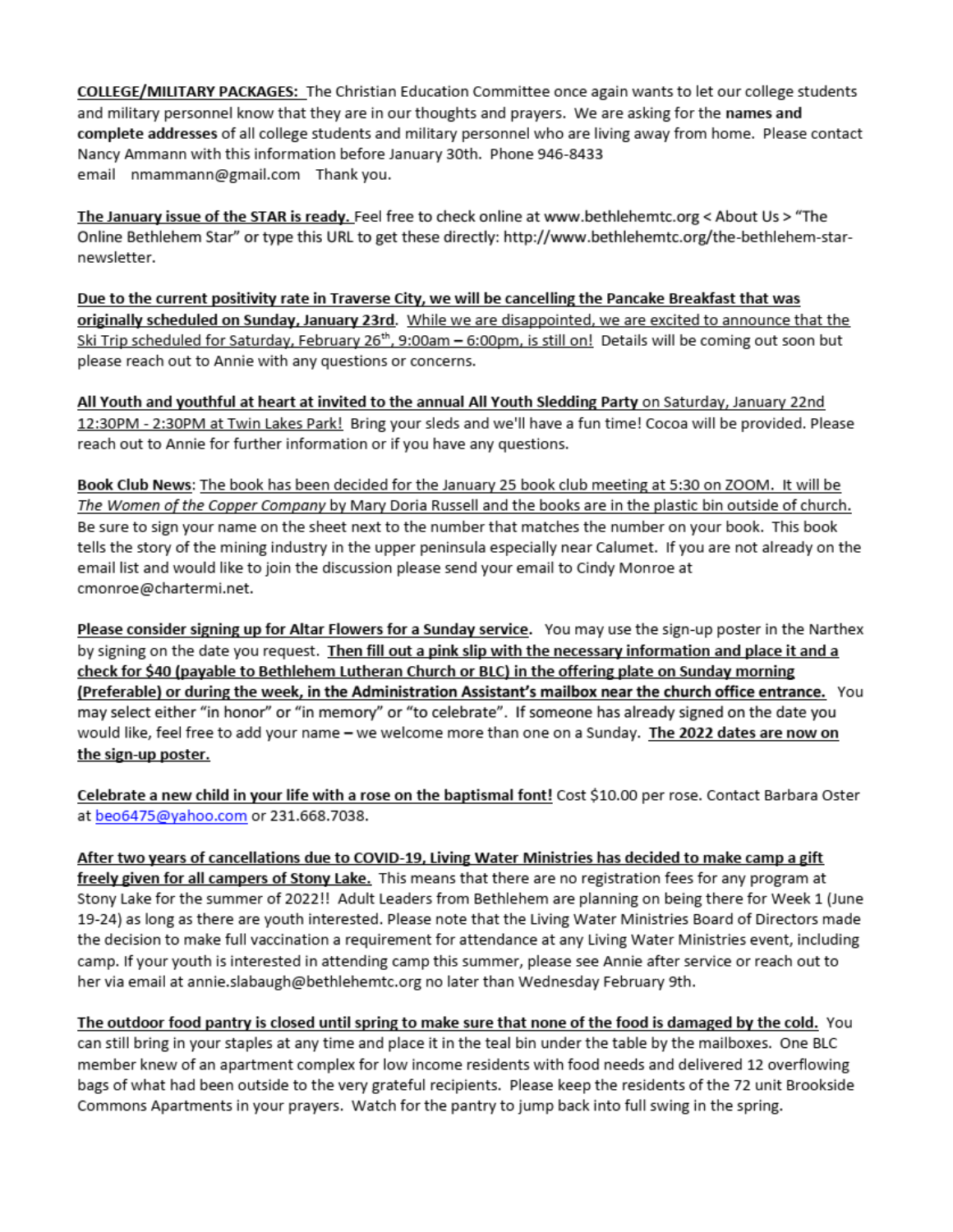

#### **BLC Safe Harbor Supervision**

BLC will provide support for the Safe Harbor Emergency Housing Shelter for the period Saturday, February 5 through Tuesday, February 8. This is our part of a shared full week of service with the Northern Lakes Community Church. Two types of support are needed: Donations of Snack items and On-site Volunteer Service

#### **Donations of Snacks**

We are seeking donations of sack items for guests to enjoy in the evening hours. Suitable snacks include granola bars, easily pealed fruit (bananas, clementines), commercially prepared snacks in individual packages (chips, pretzels, etc.), homemade goodies (cookies, brownies) that are packaged in individual-sized kitchen baggies.

If you wish to donate snacks, please call, text, or email Jim Hutchison for more details: 231-668-1916, hutchison@alma.edu. Contact with him should be made by Thursday, Feb. 3. You will be asked to deliver your items to the shelter building.

#### **On-site Volunteer Service**

The need for volunteers is lower than in past vears since Safe Harbor staff directly supervises guests during the 6 pm to 10 am period that the shelter is open. Volunteers serve in the following three ways:

#### 1. Evening Welcoming Volunteers 5:30PM - 9PM

Two volunteers (men or women) each evening will assist the professional staff with checking in the guests. These volunteers provide an important service because guests are literally coming in from an often unwelcoming and even threatening world and a kind welcome is so important. Our kindness helps them relax and trust.

These volunteers also maintain a coffee cart and are the eyes and ears of the professional staff, observant while being welcoming, bringing to them any concerns about guest behavior, especially in the dining room and the tent and smoking areas.

During this period guests will eat in shifts at tables divided by plexiglass shields. Otherwise, guests will lounge in an outside heated tent and sleep in bunks that are separated from one another by plastic sheeting.

#### 2. Morning Volunteer 6AM -8:15AM

The Morning Volunteer (one or two) assists the Safe Harbor Staff with providing coffee, making the guests' own medications available to them, and giving guests a warm send-off.

#### 3. Evening meal preparation

Groups in the congregation have already committed to provide these meals. Those involved with meal preparation and dinner service will not have duties outside the kitchen.

How to volunteer. It is not expected that BLC will provide all the needed volunteers. Community volunteers are available to assist our efforts. You may sign up be a volunteer at this web site: https://gtsafeharbor.ivolunteer.com/beth\_luthe\_nicc\_Please call, text, or email Jim Hutchison, 231-668-1916, hutchison@alma.edu for more information.

Shelter operating procedures are designed to provide a safe environment for both guests and volunteers. Guests and volunteers are given temperature checks before they are admitted. We are not asking you to volunteer out of a sense of obligation to our congregation, rather we seek volunteers who are comfortable with working at the shelter and who are motivated by a personal desire to participate in this ministry of service to others in this difficult time